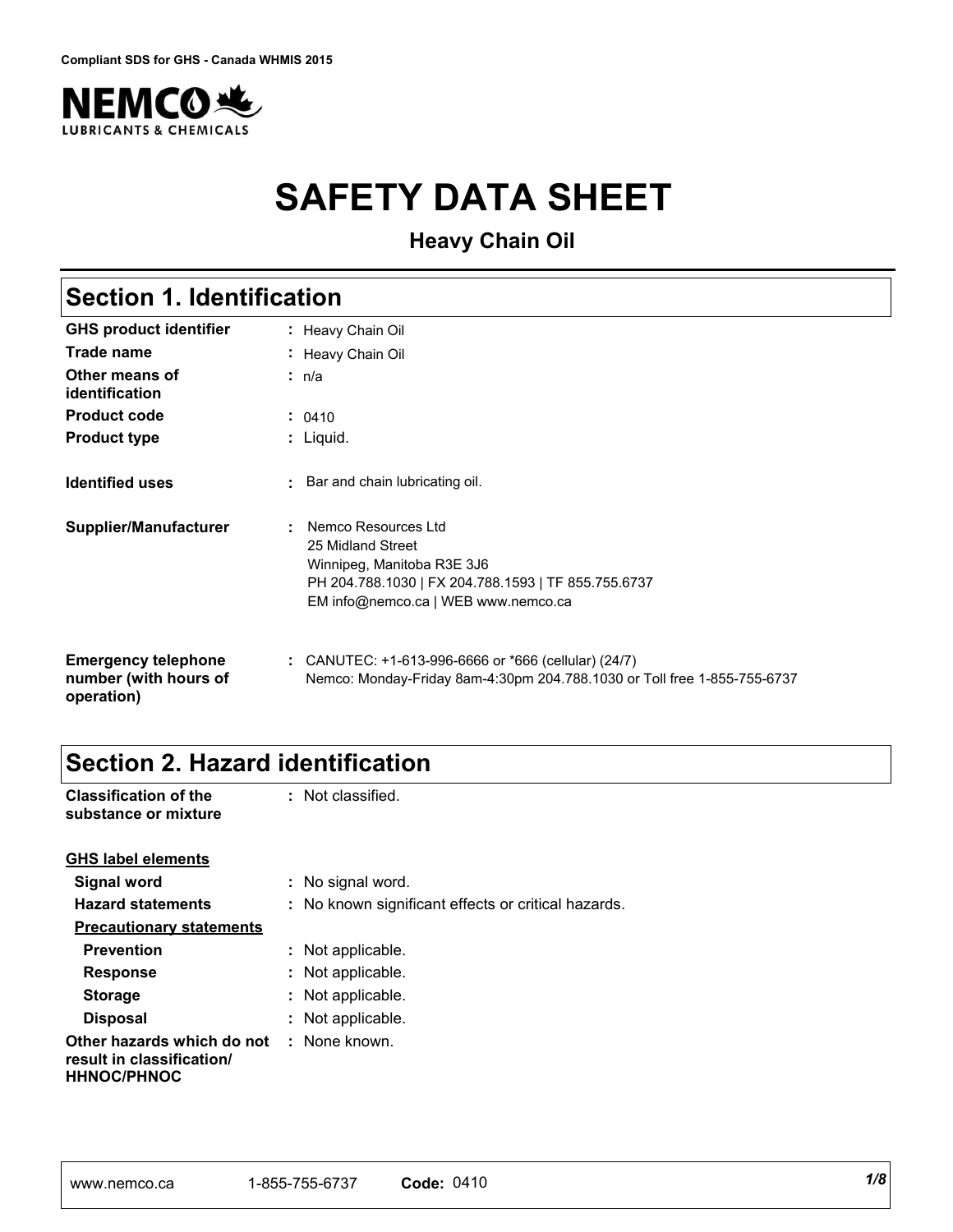NEMCO头 **LUBRICANTS & CHEMICALS** 

## Section 3. Composition/information on ingredients

| Substance/mixture | : Mixture |
|-------------------|-----------|
| Other means of    | ∴ n/a     |
| identification    |           |

#### **CAS number/other identifiers**

| <b>CAS</b> number   | : Not applicable. |
|---------------------|-------------------|
| <b>Product code</b> | $-0410$           |

There are no ingredients present which, within the current knowledge of the supplier and in the concentrations applicable, are classified as hazardous to health or the environment and hence require reporting in this section.

Occupational exposure limits, if available, are listed in Section 8.

### **Section 4. First-aid measures**

#### **Description of necessary first aid measures**

| Eye contact         | : Immediately flush eyes with plenty of water, occasionally lifting the upper and lower<br>eyelids. Check for and remove any contact lenses. Get medical attention if irritation<br>occurs.                                                                                                                                                               |
|---------------------|-----------------------------------------------------------------------------------------------------------------------------------------------------------------------------------------------------------------------------------------------------------------------------------------------------------------------------------------------------------|
| <b>Inhalation</b>   | : Remove victim to fresh air and keep at rest in a position comfortable for breathing.<br>Get medical attention if symptoms occur.                                                                                                                                                                                                                        |
| <b>Skin contact</b> | : Flush contaminated skin with plenty of water. Get medical attention if symptoms<br>occur.                                                                                                                                                                                                                                                               |
| Ingestion           | : Wash out mouth with water. Remove victim to fresh air and keep at rest in a<br>position comfortable for breathing. If material has been swallowed and the exposed<br>person is conscious, give small quantities of water to drink. Do not induce vomiting<br>unless directed to do so by medical personnel. Get medical attention if symptoms<br>occur. |

#### Most important symptoms/effects, acute and delayed

| Potential acute health effects    |                                                                                                                                |
|-----------------------------------|--------------------------------------------------------------------------------------------------------------------------------|
| Eye contact                       | : No known significant effects or critical hazards.                                                                            |
| <b>Inhalation</b>                 | : No known significant effects or critical hazards.                                                                            |
| <b>Skin contact</b>               | : No known significant effects or critical hazards.                                                                            |
| Ingestion                         | : No known significant effects or critical hazards.                                                                            |
| Over-exposure signs/symptoms      |                                                                                                                                |
| Eye contact                       | : No known significant effects or critical hazards.                                                                            |
| <b>Inhalation</b>                 | : No known significant effects or critical hazards.                                                                            |
| <b>Skin contact</b>               | : No known significant effects or critical hazards.                                                                            |
| Ingestion                         | : No known significant effects or critical hazards.                                                                            |
|                                   | <u>Indication of immediate medical attention and special treatment needed, if necessary</u>                                    |
| Notes to physician                | : Treat symptomatically. Contact poison treatment specialist immediately if large<br>quantities have been ingested or inhaled. |
| <b>Specific treatments</b>        | : No specific treatment.                                                                                                       |
| <b>Protection of first-aiders</b> | : No action shall be taken involving any personal risk or without suitable training.                                           |
|                                   |                                                                                                                                |

See toxicological information (Section 11)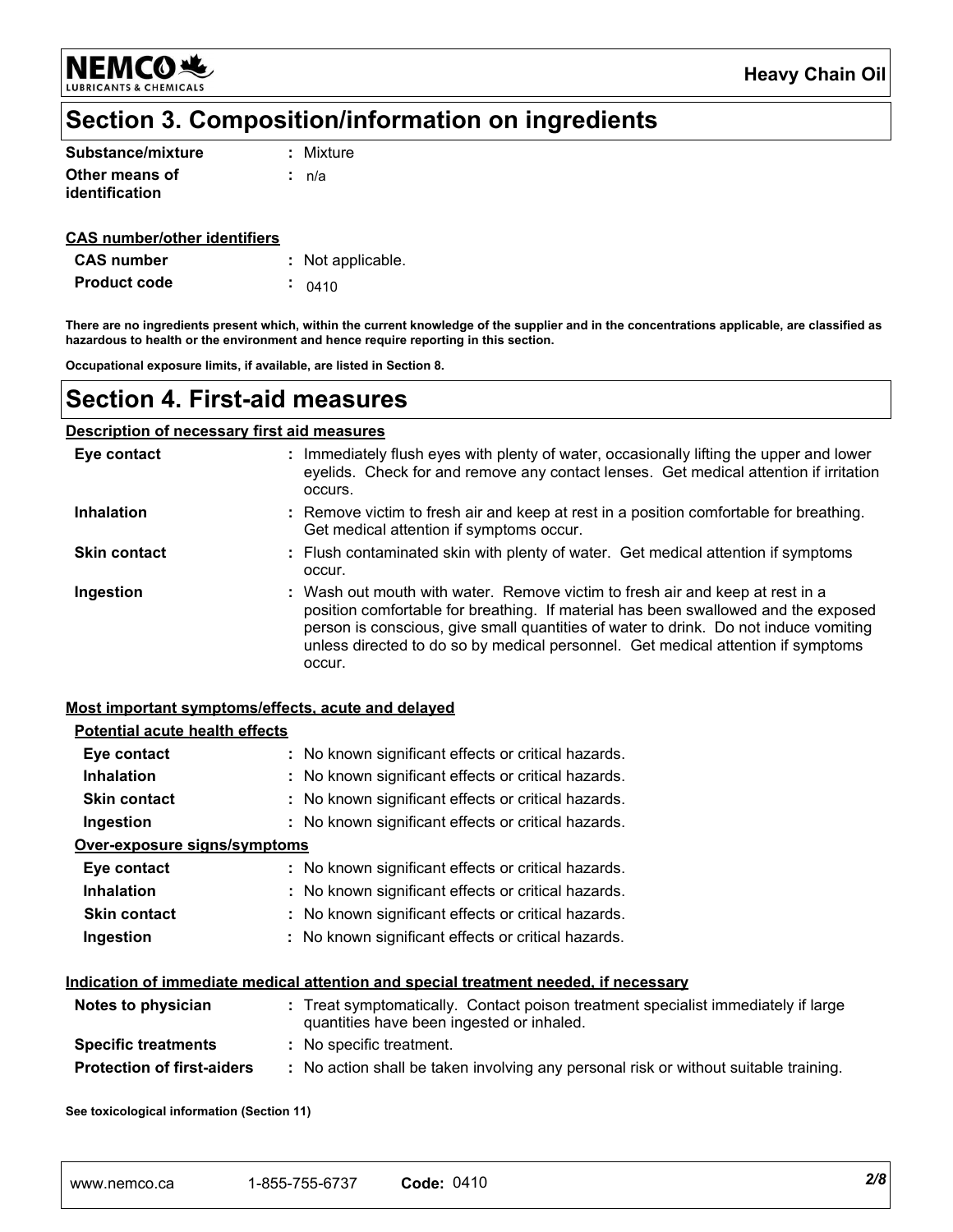

## **Section 5. Fire-fighting measures**

| <b>Extinguishing media</b>                               |                                                                                                                                                                             |
|----------------------------------------------------------|-----------------------------------------------------------------------------------------------------------------------------------------------------------------------------|
| Suitable extinguishing<br>media                          | : Use an extinguishing agent suitable for the surrounding fire.                                                                                                             |
| Unsuitable extinguishing<br>media                        | : None known.                                                                                                                                                               |
| Specific hazards arising<br>from the chemical            | : No specific fire or explosion hazard.                                                                                                                                     |
| <b>Hazardous thermal</b><br>decomposition products       | : No specific data.                                                                                                                                                         |
| <b>Special protective actions</b><br>for fire-fighters   | : No special measures are required.                                                                                                                                         |
| <b>Special protective</b><br>equipment for fire-fighters | : Fire-fighters should wear appropriate protective equipment and self-contained<br>breathing apparatus (SCBA) with a full face-piece operated in positive pressure<br>mode. |

## Section 6. Accidental release measures

|                                                       | <b>Personal precautions, protective equipment and emergency procedures</b>                                                                                                                                                                                                                                                                                                                                                                                                                                              |
|-------------------------------------------------------|-------------------------------------------------------------------------------------------------------------------------------------------------------------------------------------------------------------------------------------------------------------------------------------------------------------------------------------------------------------------------------------------------------------------------------------------------------------------------------------------------------------------------|
| For non-emergency<br>personnel                        | : No action shall be taken involving any personal risk or without suitable training.<br>Keep unnecessary and unprotected personnel from entering. Do not touch or walk<br>through spilled material. Put on appropriate personal protective equipment.                                                                                                                                                                                                                                                                   |
| For emergency responders :                            | If specialized clothing is required to deal with the spillage, take note of any<br>information in Section 8 on suitable and unsuitable materials. See also the<br>information in "For non-emergency personnel".                                                                                                                                                                                                                                                                                                         |
| <b>Environmental precautions</b>                      | : Avoid dispersal of spilled material and runoff and contact with soil, waterways,<br>drains and sewers. Inform the relevant authorities if the product has caused<br>environmental pollution (sewers, waterways, soil or air).                                                                                                                                                                                                                                                                                         |
| Methods and materials for containment and cleaning up |                                                                                                                                                                                                                                                                                                                                                                                                                                                                                                                         |
| <b>Spill</b>                                          | : Stop leak if without risk. Move containers from spill area. Prevent entry into sewers,<br>water courses, basements or confined areas. Wash spillages into an effluent<br>treatment plant or proceed as follows. Contain and collect spillage with non-<br>combustible, absorbent material e.g. sand, earth, vermiculite or diatomaceous earth<br>and place in container for disposal according to local regulations (see Section 13).<br>Dispose of via a licensed waste disposal contractor. Note: see Section 1 for |

## **Section 7. Handling and storage**

#### **Precautions for safe handling**

| <b>Protective measures</b>                | : Put on appropriate personal protective equipment (see Section 8).                                                                                                                                                                                                                                                                                           |
|-------------------------------------------|---------------------------------------------------------------------------------------------------------------------------------------------------------------------------------------------------------------------------------------------------------------------------------------------------------------------------------------------------------------|
| Advice on general<br>occupational hygiene | : Eating, drinking and smoking should be prohibited in areas where this material is<br>handled, stored and processed. Workers should wash hands and face before eating,<br>drinking and smoking. See also Section 8 for additional information on hygiene<br>measures. Remove contaminated clothing and protective equipment before entering<br>eating areas. |

emergency contact information and Section 13 for waste disposal.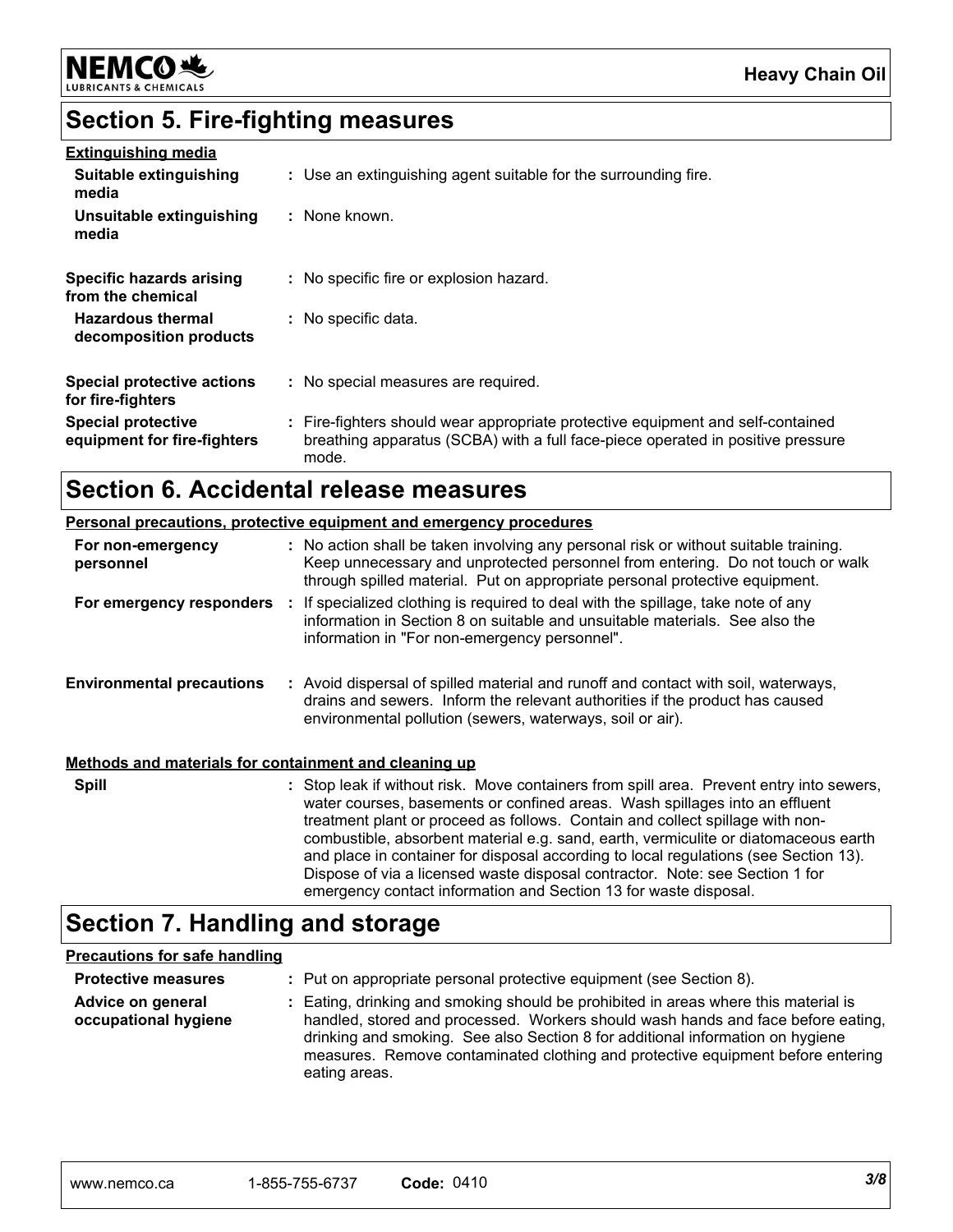

## Section 7. Handling and storage

| Conditions for safe storage, | : Store in accordance with local regulations. Store in original container in a dry, cool |
|------------------------------|------------------------------------------------------------------------------------------|
| including any                | and well-ventilated area, away from incompatible materials (see Section 10) and          |
| incompatibilities            | food and drink. Keep container tightly closed and sealed until ready for use.            |
|                              | Containers that have been opened must be carefully resealed and kept upright to          |
|                              | prevent leakage. Do not store in unlabeled containers. Use appropriate                   |
|                              | containment to avoid environmental contamination.                                        |

## Section 8. Exposure controls/personal protection

| <b>Control parameters</b><br><b>Occupational exposure limits</b><br>None. |                                                                                                                                                                                                                                                                                                                                                                                                   |
|---------------------------------------------------------------------------|---------------------------------------------------------------------------------------------------------------------------------------------------------------------------------------------------------------------------------------------------------------------------------------------------------------------------------------------------------------------------------------------------|
| Appropriate engineering<br>controls                                       | : Good general ventilation should be sufficient to control worker exposure to airborne<br>contaminants.                                                                                                                                                                                                                                                                                           |
| <b>Environmental exposure</b><br>controls                                 | : Emissions from ventilation or work process equipment should be checked to ensure<br>they comply with the requirements of environmental protection legislation.                                                                                                                                                                                                                                  |
| <b>Individual protection measures</b>                                     |                                                                                                                                                                                                                                                                                                                                                                                                   |
| <b>Hygiene measures</b>                                                   | : Wash hands, forearms and face thoroughly after handling chemical products, before<br>eating, smoking and using the lavatory and at the end of the working period.<br>Appropriate techniques should be used to remove potentially contaminated clothing.<br>Wash contaminated clothing before reusing. Ensure that eyewash stations and<br>safety showers are close to the workstation location. |
| <b>Eye/face protection</b>                                                | : Safety eyewear complying with an approved standard should be used when a risk<br>assessment indicates this is necessary to avoid exposure to liquid splashes, mists,<br>gases or dusts. If contact is possible, the following protection should be worn,<br>unless the assessment indicates a higher degree of protection: safety glasses with<br>side-shields.                                 |
| <b>Skin protection</b>                                                    |                                                                                                                                                                                                                                                                                                                                                                                                   |
| <b>Hand protection</b>                                                    | : Chemical-resistant, impervious gloves complying with an approved standard should<br>be worn at all times when handling chemical products if a risk assessment indicates<br>this is necessary.                                                                                                                                                                                                   |
| <b>Body protection</b>                                                    | : Personal protective equipment for the body should be selected based on the task<br>being performed and the risks involved and should be approved by a specialist<br>before handling this product.                                                                                                                                                                                               |
| Other skin protection                                                     | : Appropriate footwear and any additional skin protection measures should be<br>selected based on the task being performed and the risks involved and should be<br>approved by a specialist before handling this product.                                                                                                                                                                         |
| <b>Respiratory protection</b>                                             | : Based on the hazard and potential for exposure, select a respirator that meets the<br>appropriate standard or certification. Respirators must be used according to a<br>respiratory protection program to ensure proper fitting, training, and other important<br>aspects of use.                                                                                                               |

## Section 9. Physical and chemical properties

| <b>Appearance</b>     |                     |
|-----------------------|---------------------|
| <b>Physical state</b> | : Liquid.           |
| Color                 | $:$ Red.            |
| Odor                  | : Strong petroleum. |
| Odor threshold        | : Not available.    |
| рH                    | : Not available.    |
|                       |                     |
|                       |                     |

| www.nemco.ca | 1-855-755-6737 | Code: 0410 |
|--------------|----------------|------------|
|--------------|----------------|------------|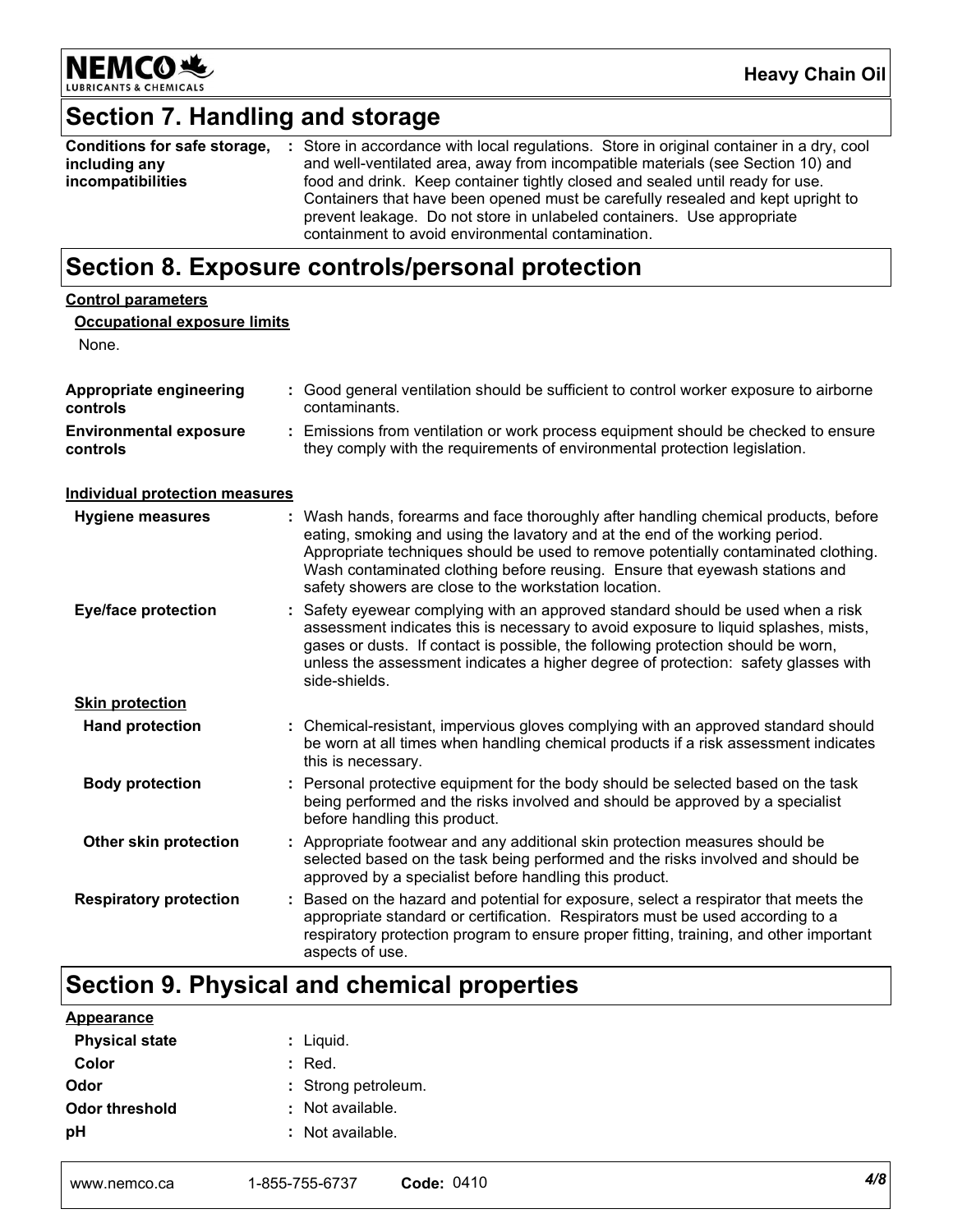

## Section 9. Physical and chemical properties

| <b>Freezing point</b>                             | : Not available.                                    |
|---------------------------------------------------|-----------------------------------------------------|
| <b>Boiling point</b>                              | : Not available.                                    |
| <b>Flash point</b>                                | Closed cup: $>93.3^{\circ}$ C ( $>199.9^{\circ}$ F) |
| <b>Evaporation rate</b>                           | Not available.                                      |
| Flammability (solid, gas)                         | : Not available.                                    |
| Lower and upper explosive<br>(flammable) limits   | : Not available.                                    |
| Vapor pressure                                    | : Not available.                                    |
| Vapor density                                     | : Not available.                                    |
| <b>Relative density</b>                           | 0.855                                               |
| Solubility                                        | Insoluble in water.                                 |
| <b>Partition coefficient: n-</b><br>octanol/water | : Not available.                                    |
| <b>Auto-ignition temperature</b>                  | : Not available.                                    |
| <b>Decomposition temperature</b>                  | : Not available.                                    |
| <b>Viscosity</b>                                  | : Kinematic: 11.9 - 16.1 cSt (100°C)                |

## Section 10. Stability and reactivity

| <b>Hazardous decomposition</b><br>products   | : Under normal conditions of storage and use, hazardous decomposition products<br>should not be produced. |
|----------------------------------------------|-----------------------------------------------------------------------------------------------------------|
| Incompatible materials                       | : Reactive or incompatible with the following materials: oxidizing materials.                             |
| <b>Conditions to avoid</b>                   | : No specific data.                                                                                       |
| <b>Possibility of hazardous</b><br>reactions | : Under normal conditions of storage and use, hazardous reactions will not occur.                         |
| <b>Chemical stability</b>                    | : The product is stable.                                                                                  |
| <b>Reactivity</b>                            | : No specific test data related to reactivity available for this product or its ingredients.              |

## **Section 11. Toxicological information**

#### Information on toxicological effects

#### **Acute toxicity**

There is no data available.

#### **Irritation/Corrosion**

There is no data available.

#### **Sensitization**

There is no data available.

#### **Mutagenicity**

There is no data available.

#### Carcinogenicity

**Classification**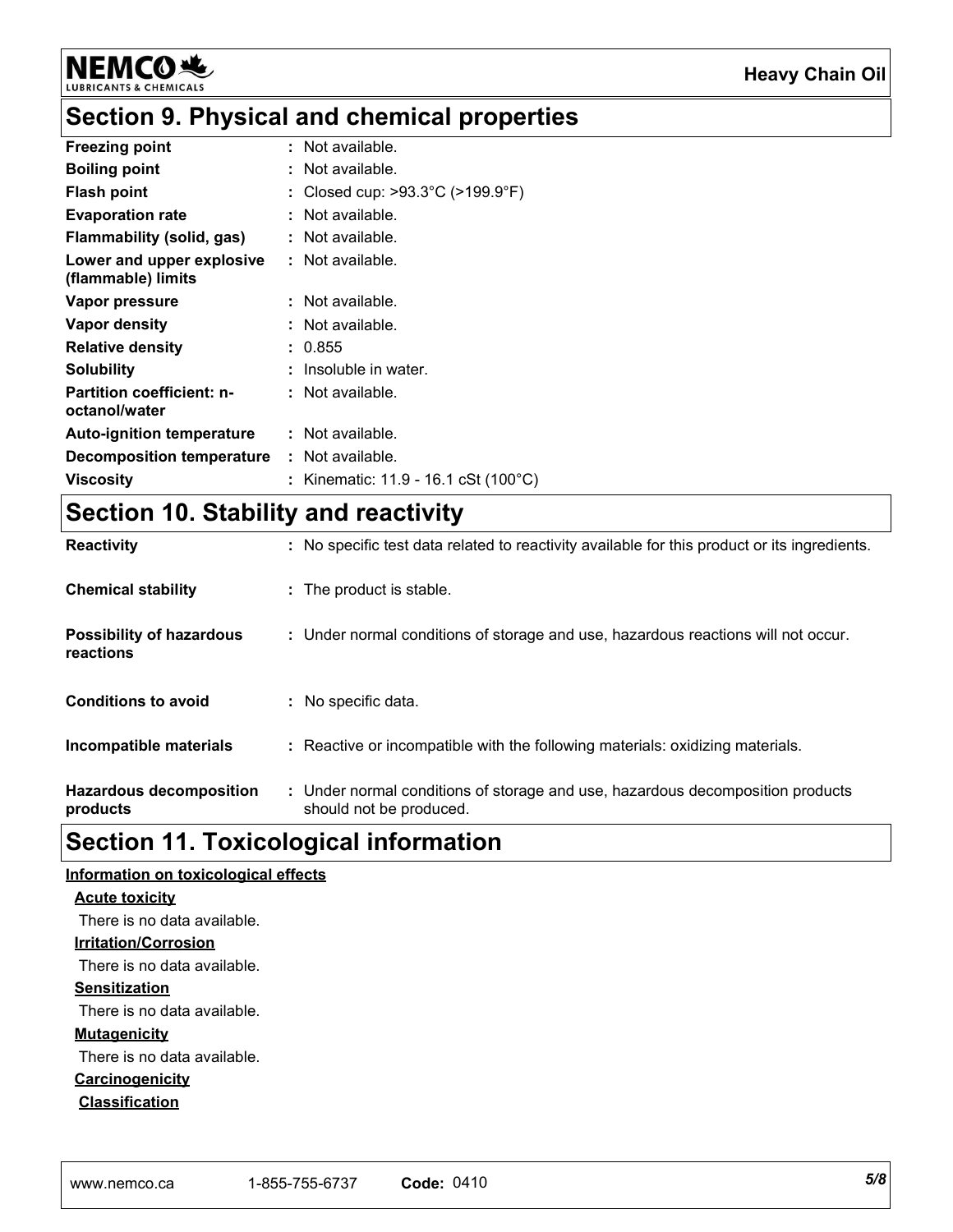NEMCO<sup>.</sup>

### **Heavy Chain Oil**

# Section 11. Toxicological information

| <b>Product/ingredient</b><br>name                                                                        | <b>OSHA IARC</b>                                    |                          | <b>NTP</b>                                                                               | <b>ACGIH</b> | <b>EPA</b>     | <b>NIOSH</b>             |
|----------------------------------------------------------------------------------------------------------|-----------------------------------------------------|--------------------------|------------------------------------------------------------------------------------------|--------------|----------------|--------------------------|
| Paraffin oils (petroleum), catalytic<br>dewaxed heavy                                                    | $\overline{\phantom{a}}$                            | $\overline{\phantom{a}}$ | $\overline{a}$                                                                           | A4           | $\blacksquare$ | $\overline{\phantom{0}}$ |
| <b>Reproductive toxicity</b>                                                                             |                                                     |                          |                                                                                          |              |                |                          |
| There is no data available.                                                                              |                                                     |                          |                                                                                          |              |                |                          |
| <b>Teratogenicity</b>                                                                                    |                                                     |                          |                                                                                          |              |                |                          |
| There is no data available.                                                                              |                                                     |                          |                                                                                          |              |                |                          |
| Specific target organ toxicity (single exposure)                                                         |                                                     |                          |                                                                                          |              |                |                          |
| There is no data available.                                                                              |                                                     |                          |                                                                                          |              |                |                          |
| Specific target organ toxicity (repeated exposure)                                                       |                                                     |                          |                                                                                          |              |                |                          |
| There is no data available.                                                                              |                                                     |                          |                                                                                          |              |                |                          |
| <b>Aspiration hazard</b>                                                                                 |                                                     |                          |                                                                                          |              |                |                          |
| There is no data available.                                                                              |                                                     |                          |                                                                                          |              |                |                          |
| Information on the likely<br>: Dermal contact. Eye contact. Inhalation. Ingestion.<br>routes of exposure |                                                     |                          |                                                                                          |              |                |                          |
| <b>Potential acute health effects</b>                                                                    |                                                     |                          |                                                                                          |              |                |                          |
| Eye contact                                                                                              |                                                     |                          | : No known significant effects or critical hazards.                                      |              |                |                          |
| <b>Inhalation</b>                                                                                        | No known significant effects or critical hazards.   |                          |                                                                                          |              |                |                          |
| <b>Skin contact</b>                                                                                      | No known significant effects or critical hazards.   |                          |                                                                                          |              |                |                          |
| Ingestion                                                                                                |                                                     |                          | : No known significant effects or critical hazards.                                      |              |                |                          |
|                                                                                                          |                                                     |                          | Symptoms related to the physical, chemical and toxicological characteristics             |              |                |                          |
| Eye contact                                                                                              |                                                     |                          | : No known significant effects or critical hazards.                                      |              |                |                          |
| <b>Inhalation</b>                                                                                        | : No known significant effects or critical hazards. |                          |                                                                                          |              |                |                          |
| <b>Skin contact</b>                                                                                      | : No known significant effects or critical hazards. |                          |                                                                                          |              |                |                          |
| Ingestion                                                                                                | : No known significant effects or critical hazards. |                          |                                                                                          |              |                |                          |
|                                                                                                          |                                                     |                          | Delayed and immediate effects and also chronic effects from short and long term exposure |              |                |                          |
| <b>Short term exposure</b>                                                                               |                                                     |                          |                                                                                          |              |                |                          |
| <b>Potential immediate</b><br>effects                                                                    |                                                     |                          | : No known significant effects or critical hazards.                                      |              |                |                          |
| <b>Potential delayed effects</b>                                                                         |                                                     |                          | : No known significant effects or critical hazards.                                      |              |                |                          |
| Long term exposure                                                                                       |                                                     |                          |                                                                                          |              |                |                          |
| <b>Potential immediate</b><br>effects                                                                    | : No known significant effects or critical hazards. |                          |                                                                                          |              |                |                          |
| <b>Potential delayed effects</b>                                                                         |                                                     |                          | : No known significant effects or critical hazards.                                      |              |                |                          |
| <b>Potential chronic health effects</b>                                                                  |                                                     |                          |                                                                                          |              |                |                          |
| General                                                                                                  |                                                     |                          | : No known significant effects or critical hazards.                                      |              |                |                          |
| Carcinogenicity                                                                                          |                                                     |                          | No known significant effects or critical hazards.                                        |              |                |                          |
| <b>Mutagenicity</b>                                                                                      |                                                     |                          | No known significant effects or critical hazards.                                        |              |                |                          |
| <b>Teratogenicity</b>                                                                                    |                                                     |                          | No known significant effects or critical hazards.                                        |              |                |                          |
| <b>Developmental effects</b>                                                                             | No known significant effects or critical hazards.   |                          |                                                                                          |              |                |                          |
| <b>Fertility effects</b>                                                                                 | : No known significant effects or critical hazards. |                          |                                                                                          |              |                |                          |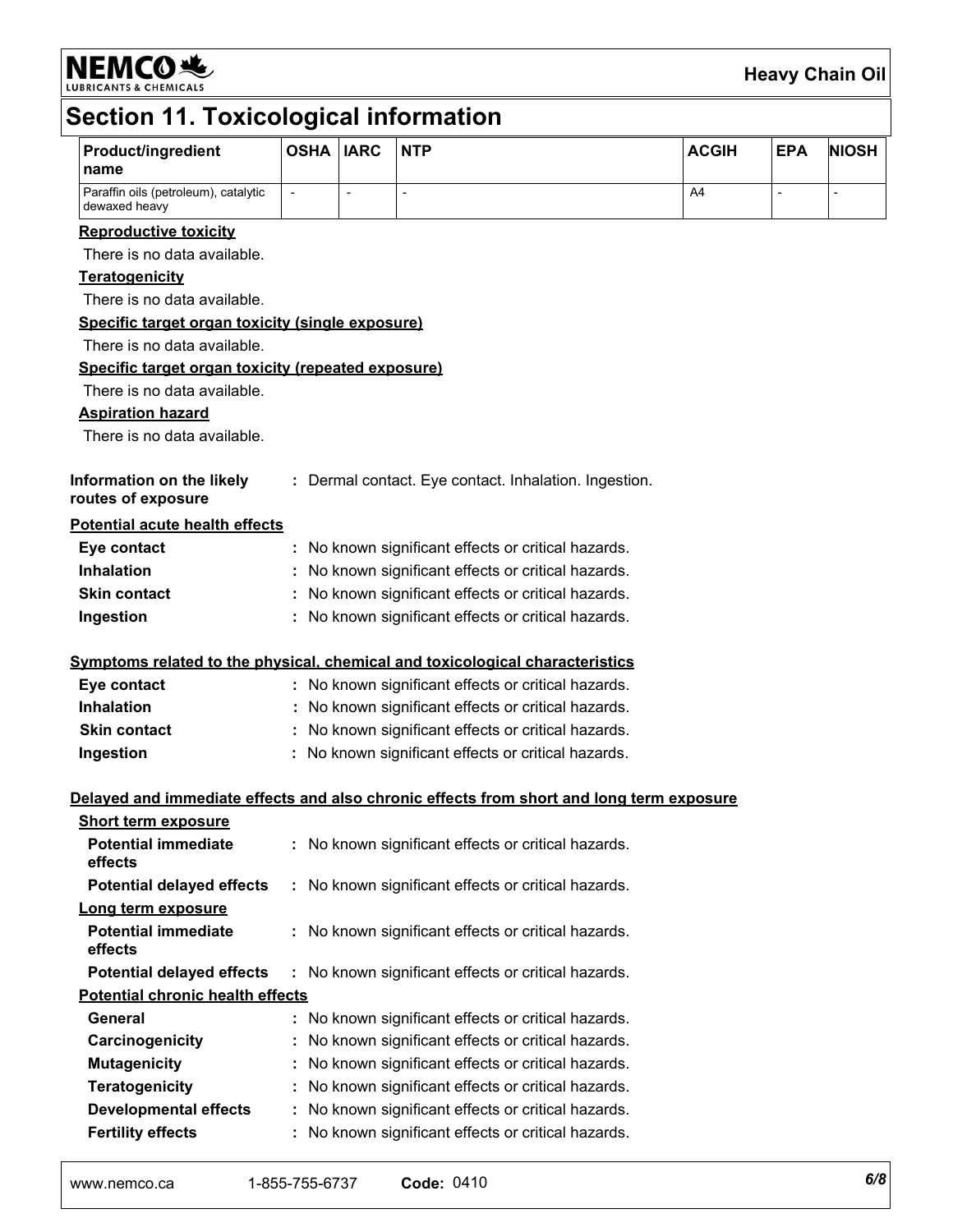

## **Section 11. Toxicological information**

#### **Numerical measures of toxicity**

#### **Acute toxicity estimates**

There is no data available.

## **Section 12. Ecological information**

#### **Toxicity**

There is no data available.

#### Persistence and degradability

There is no data available.

#### **Bioaccumulative potential**

There is no data available.

#### **Mobility in soil**

| Soil/water partition   | : There is no data available. |
|------------------------|-------------------------------|
| coefficient $(K_{oc})$ |                               |

**Other adverse effects** : No known significant effects or critical hazards.

### **Section 13. Disposal considerations**

**Disposal methods** : The generation of waste should be avoided or minimized wherever possible. Disposal of this product, solutions and any by-products should comply with the requirements of environmental protection and waste disposal legislation and any regional local authority requirements. Dispose of surplus and non-recyclable products via a licensed waste disposal contractor. Waste should not be disposed of untreated to the sewer unless fully compliant with the requirements of all authorities with jurisdiction. Waste packaging should be recycled. Incineration or landfill should only be considered when recycling is not feasible. This material and its container must be disposed of in a safe way. Empty containers or liners may retain some product residues. Avoid dispersal of spilled material and runoff and contact with soil, waterways, drains and sewers.

## **Section 14. Transport information**

|                                      | <b>TDG Classification</b> | <b>IMDG</b>              | <b>IATA</b>    |
|--------------------------------------|---------------------------|--------------------------|----------------|
| <b>UN number</b>                     | Not regulated.            | Not regulated.           | Not regulated. |
| <b>UN proper</b><br>shipping name    |                           |                          |                |
| <b>Transport</b><br>hazard class(es) |                           | ٠                        |                |
| <b>Packing group</b>                 |                           | $\overline{\phantom{a}}$ |                |
|                                      |                           |                          |                |
|                                      |                           | $\sim$ $\sim$ $\sim$     | 7/0            |